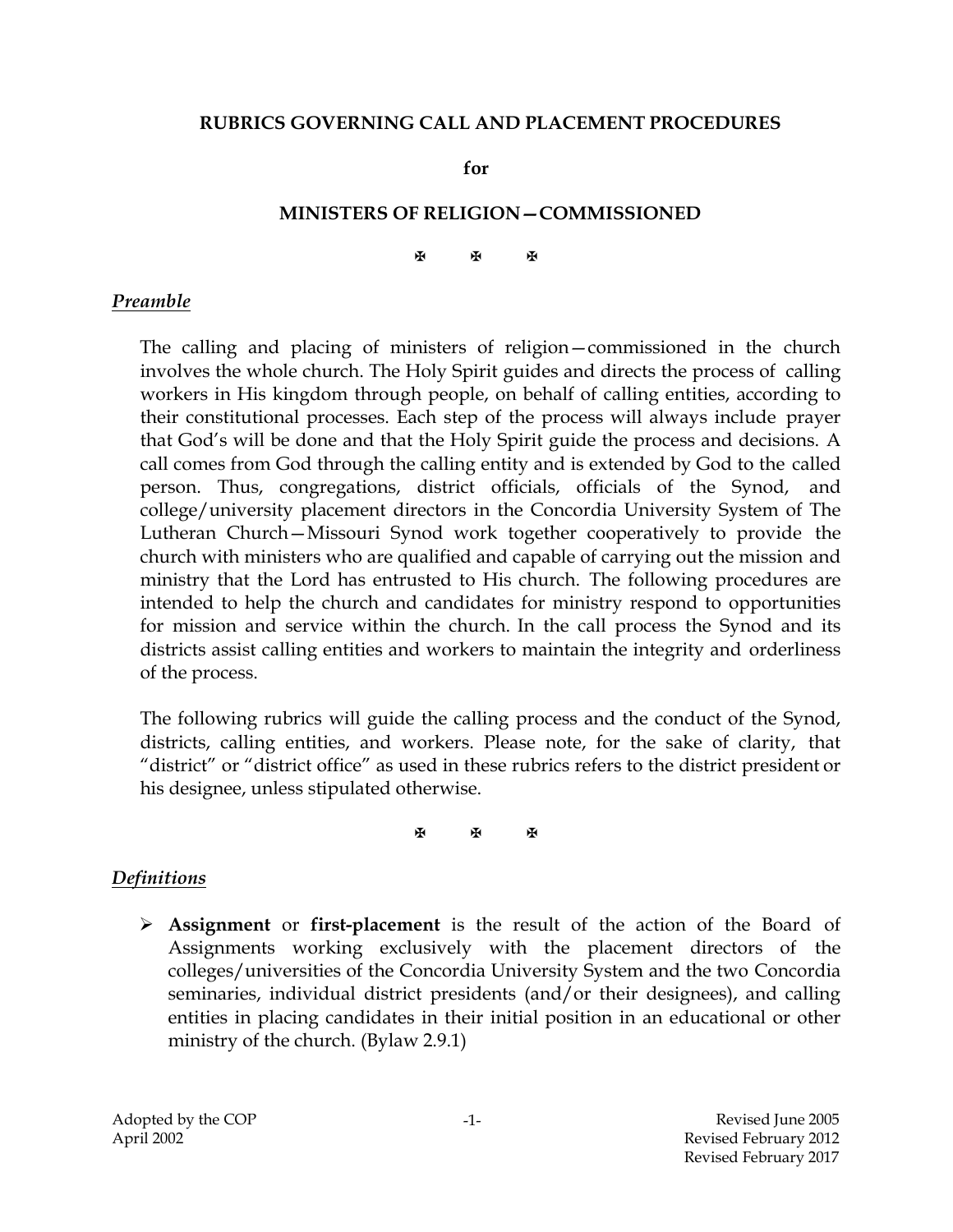- The **Board of Assignments** is the Synod's Council of Presidents. (Bylaw 3.10.1.3) The council, acting as the Board of Assignments, formally makes and approves the assignment of "first placement calls" to qualified graduates from the Synod's Concordia University System, including those qualified through the Synod's colloquy program.
- A **call** is a request by a calling entity which has been extended to an individual who has been declared qualified by an authorized Synodical institution and is eligible to become or currently is a member of the Synod.
- **Call Document**  see Diploma of Vocation
- A **calling entity** of the Synod is a body that extends calls to ministers of religion—commissioned who perform the duties set forth in Bylaw 2.11.1, namely:
	- 1) A congregation of the Synod;
	- 2) A congregation which is not a member of the Synod if the call is approved by the president of the district where the congregation is located and such approval is granted on the basis of policies adopted by the Council of Presidents;
	- 3) The Synod itself for a position as an elected officer, executive, professional staff member, missionary, military chaplain, institutional chaplain, or a specialized ministry;
	- 4) An agency of the Synod (defined in Bylaw 1.2.1 (a), including a district) for a position as an elected officer, executive or professional staff member.
	- 5) A district for a position as a missionary, military chaplain, institutional chaplain or specialized ministry;
	- 6) A synodical educational institution for a position as a faculty member or professional staff member;
	- 7) A national inter-Lutheran agency referred to in Bylaw 1.3.8 for a position as an executive or professional staff member;
	- 8) An auxiliary referred to in Bylaw section 6.1 for a position as an executive or professional staff member;
	- 9) A recognized service organization referred to in Bylaw section 6.2 for a position as an executive or professional staff member;
	- 10) An elementary or secondary educational institution recognized by the Synod for a position as an executive or professional staff member.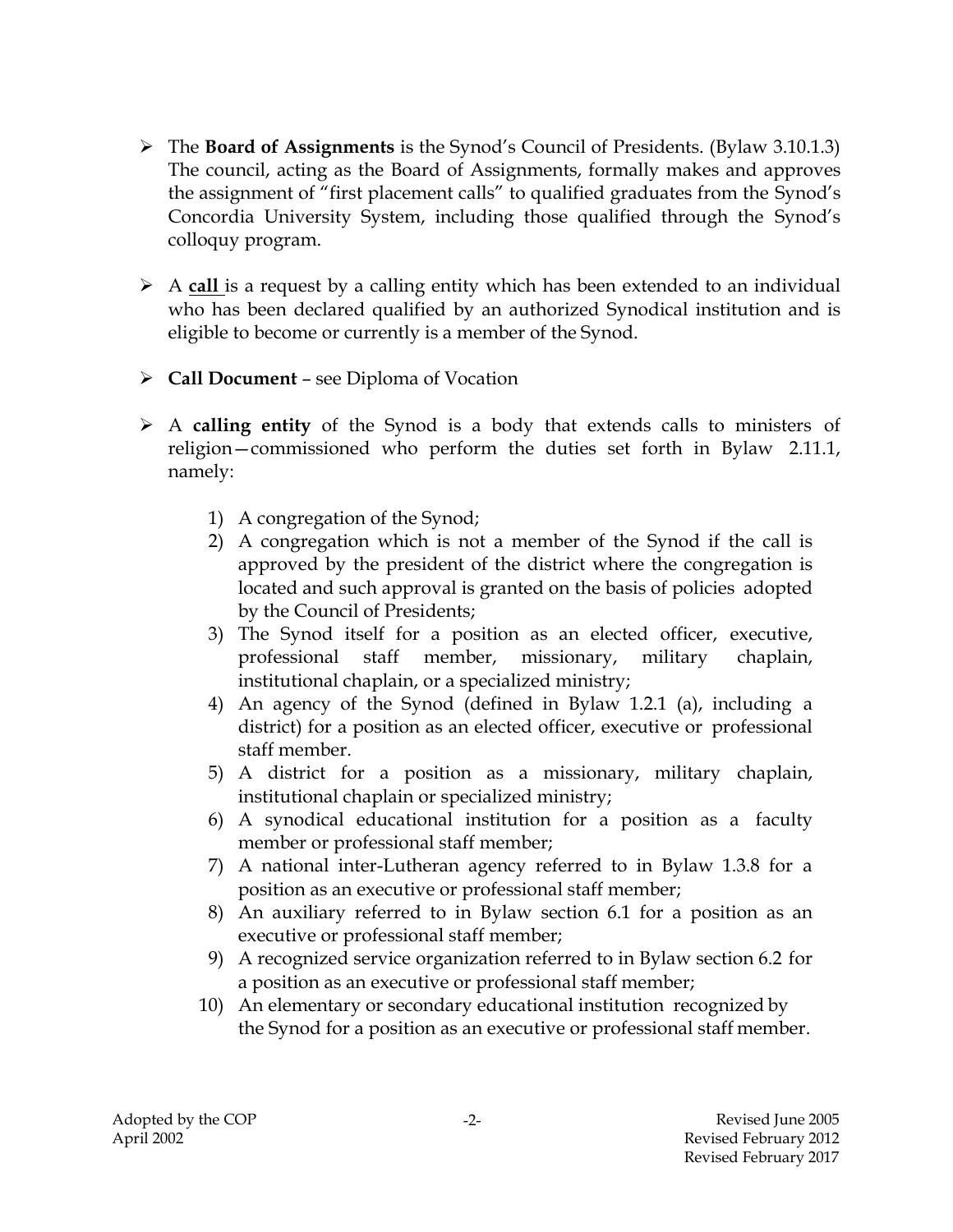A **candidate** is an individual who is declared qualified and is eligible for a first call and who is assigned a first call in accordance with the Bylaws of the Synod. He/she has successfully completed a degree program and has the approval of a college/university of the Synod for ministry. (Bylaws 2.71-2.72, 2.81-2.82) The commissioning of ministers of religion occurs prior to first placement installation in accordance with forms and practices developed by the Synod for that purpose.

(The term **candidate** can also refer to a member of the Synod who is eligible to perform the duties of any of the offices of ministry as specified in Bylaw 2.11.1 but who is not currently an active member or an emeritus member.)

 **Colloquy** – minister of religion-commissioned colloquy programs prepare men and women who are currently serving in ministry roles for membership in the Synod. Those programs are governed by the policies established by the Colloquy Committee for Commissioned Ministry.

Colloquy programs ensure that those who seek to join the Synod have been educated in theology, have become oriented to service to the Synod, and have demonstrated the spiritual and professional attributes that the Synod expects of its members.

Qualified applicants are those who are competent workers in the field for which they seek colloquy. Colloquy candidates demonstrate satisfactory completion of a prescribed course of study at a Concordia University entity and satisfactory completion of an examination interview with the faculty colloquy examining committee. Upon approval from the faculty, the candidate is eligible for a first call through the placement director from that campus.

- **Designate** or **Designated**  The calling entity announces its intent to call a specific individual. This individual is, then, considered to be "spoken for" or designated.
- **Diploma of Vocation (Call Document) –** An official document of the Synod that is to be used when extending a call to a minister of religion—commissioned. These documents are available from your district office.
- A **district** is one of the thirty-five separate districts of The Lutheran Church— Missouri Synod. Candidates for first placement will be assigned by the Board of Assignments to serve a calling entity located in or operating from one of those districts.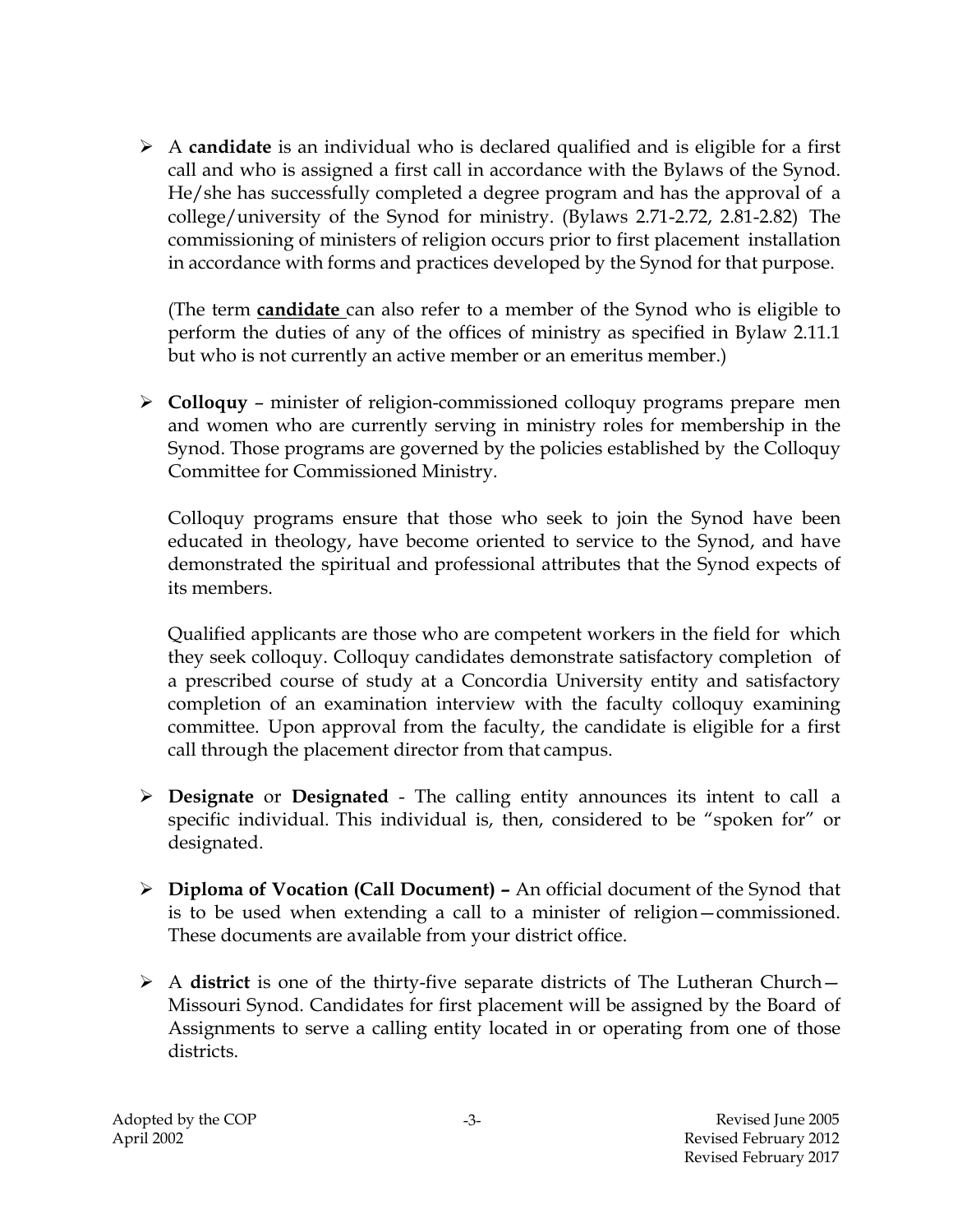- The **district education executive** is usually the individual delegated and appointed by the district president and/or the district's board of directors to assist the district president in administering the call process for ministers of religion—commissioned in his district. District presidents normally exercise their responsibilities in the call process through the district education executives The specific title given to a district education executive will vary from district to district.
- The **district president** is the chief executive officer of a district (Bylaw 4.4.1). He functions as the ecclesiastical supervisor of all members of the Synod in his district, i.e., congregations and all ministers of religion—ordained (i.e., pastors) and all ministers of religion—commissioned (i.e., teachers, directors of Christian education, etc.) whose names are entered on one of the rosters of the Synod. The district president administers the call process within his district. (Bylaw 4.4.3) (also Bylaws 2.9.1 (b), 2.10.3)
- **Lay workers** are individuals who have been graduated from colleges and universities not affiliated with the Synod. They accept positions by hire in congregations or church-affiliated institutions and are under the supervision of their employer. They are not rostered or listed by the Synod. Included in this category are teachers who have not been Synod-trained and who are contracted by congregations and school associations. They may participate in the colloquy program of the Synod and thereby become better qualified to teach and become qualified for roster status in the Synod.
- **Ministers of religion—commissioned** includes teachers (and school administrators), directors of Christian education, directors of Christian outreach, directors of parish music, deaconesses, certified lay ministers, and directors of family life ministry (Constitution Art. V). All commissioned ministers on the roster of the Synod who serve a legitimate calling entity are considered by the Synod and the Internal Revenue Service to be called and self-employed, regardless of the terminology used.
- The **placement director** is the official of a college/university in the Concordia University System responsible for recommending candidates to the Board of Assignments and for assisting candidates to complete the call process for assignment or first placement satisfactorily. (Paragraph (a) of Bylaw 2.9.1)

图 图 图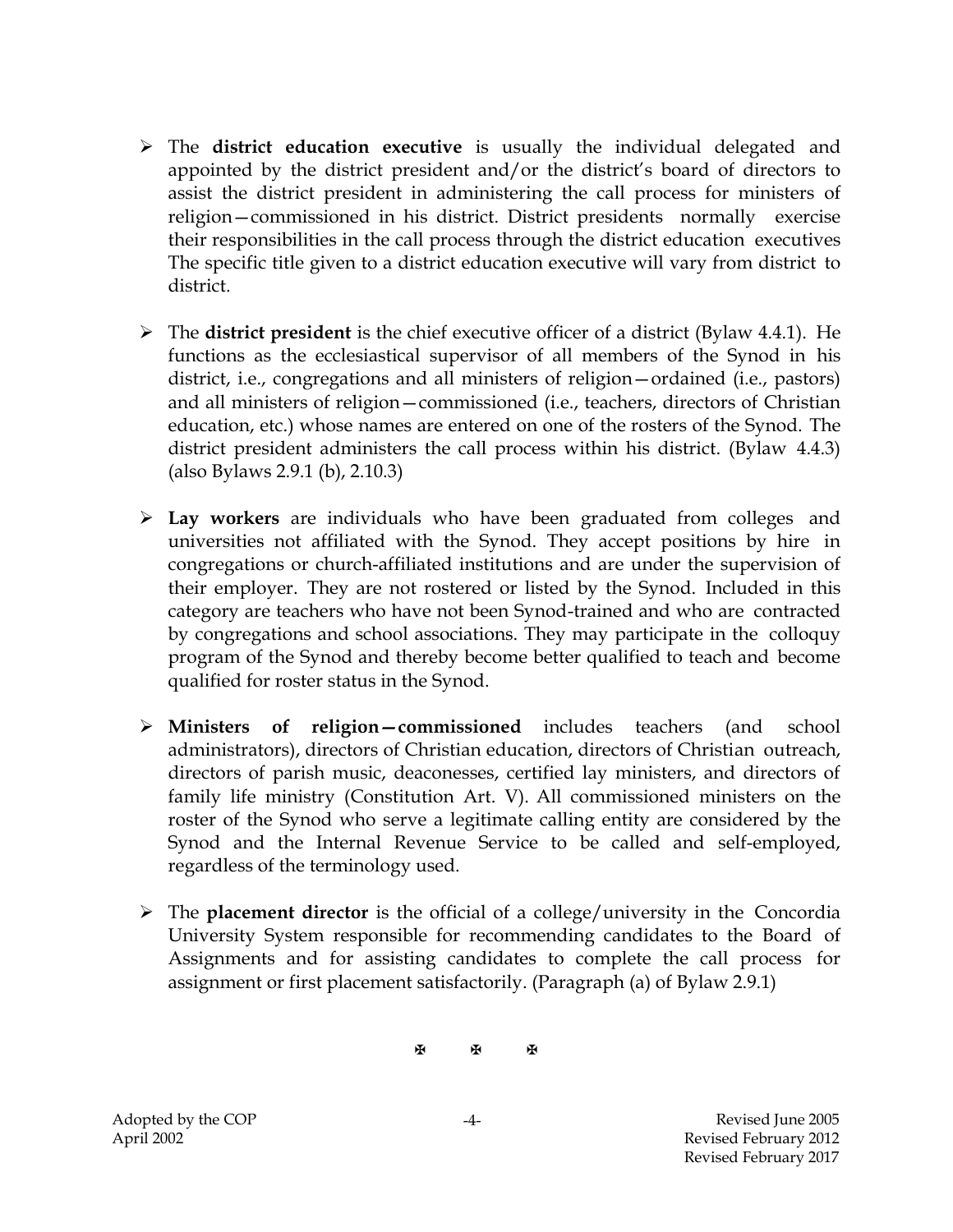# *Calling Ministers of Religion—Commissioned from One Call to Another*

### *Introduction*

These rubrics lay down principles, guidelines, and procedures to be followed in the call process when a calling entity, as defined above, is calling a minister of religion commissioned from another calling entity. These rubrics also apply to the calling of an individual who has been returned to active roster status, after a period of time during which the individual had been off the minister of religion—commissioned roster, and is now eligible to receive a call. Rubrics relating to the first placement or assignment of candidates are provided in another section of this document.

### *The Call*

- $\triangleright$  A call may be issued for a limited period of time, although every call is extended with the intention, given the continuing need, of an ongoing relationship between the calling entity and the one who is called.
- All active rostered personnel should be engaged by call, rather than by contract. (Bylaw 2.5.3)
- All rostered personnel engaged by contract are, nevertheless, considered to have a call.
- $\triangleright$  A call ordinarily is continuing, but the worker or the calling entity may terminate it.
	- $\cdot \cdot$  The worker terminates the call by accepting another call, resigning, or retiring.
	- $\hat{\bullet}$  A calling entity may terminate a call, under the provisions of the entity's constitution and bylaw or policies, in a spirit of Christian love and concern for the worker.

### *The Synod*

 Biographical data on rostered ministers of religion-commissioned is gathered on a Commissioned Minister Information Form (CMIF) and entered into a national database from which districts or representatives of district-approved entities can search for candidates for call lists.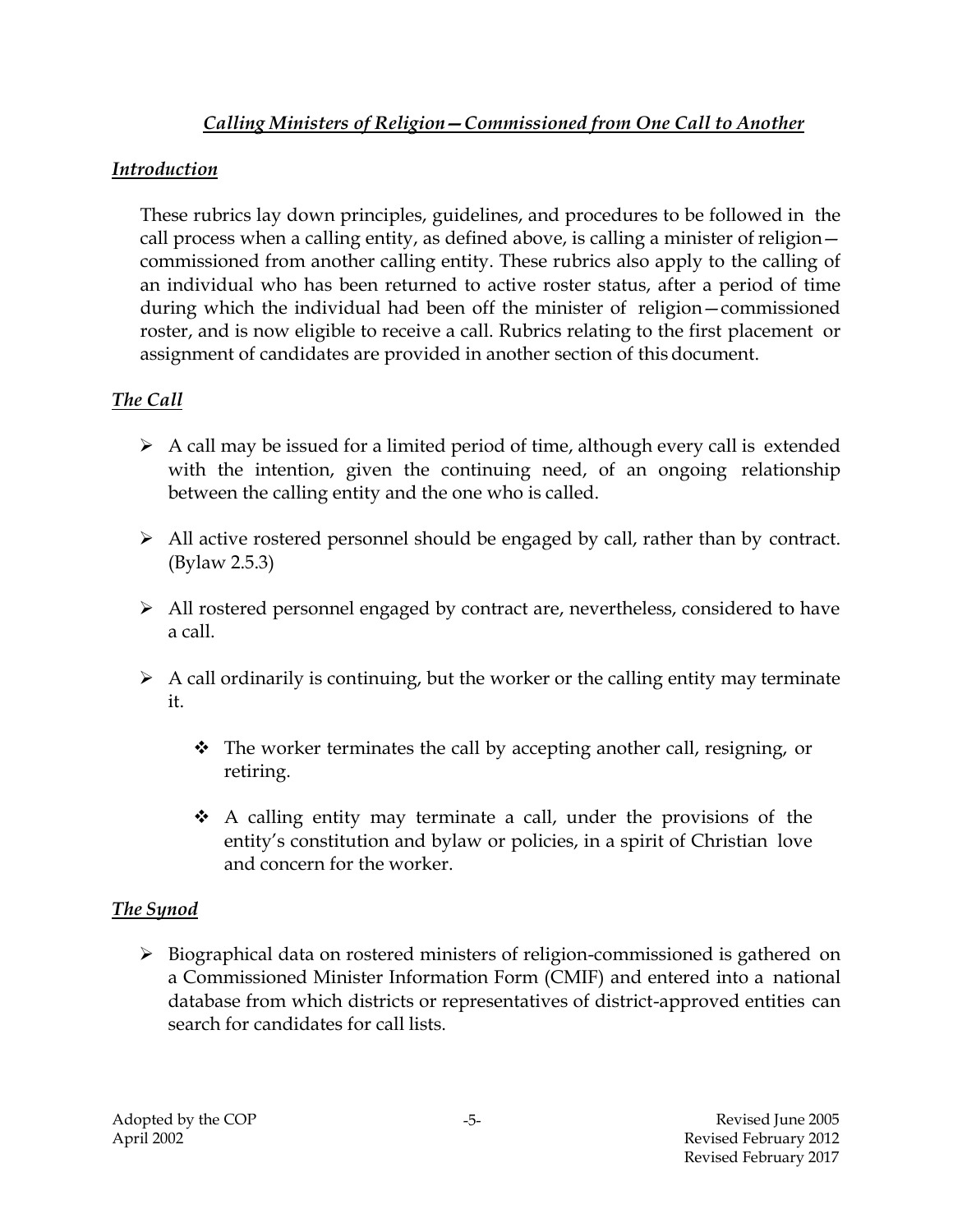- The Commissioned Minister Information Form (CMIF) also includes information on educational philosophy, needs, etc. Evaluations on the educator will be kept in the educator's district office and sent to other district offices or calling entities when requested.
- $\triangleright$  Educators are expected to update these data annually.
- $\triangleright$  The minister of religion-commissioned shall promptly report a change of location to the appropriate Districts. (Bylaw 4.4.7.c)

# *The District*

- $\triangleright$  The district, its president or his designee, serves congregations and calling entities in the calling process.
	- $\cdot \cdot$  The district becomes involved in the call process when a congregation seeks to issue a call, whether from the field or through the placement process at colleges/universities of the Concordia University System and the two Synod seminaries.
	- $\mathbf{\hat{P}}$  The district educates congregational leaders and called workers on the appropriate call process. (Bylaw 2.5.1)
	- The district validates legitimate calling entities and processes.
	- $\triangle$  Calling entities may announce positions available through their district office. The district will share the positions available with other districts and with district schools.
	- $\triangle$  The district's role as it assists calling entities is to
		- $\checkmark$  guide the calling entity through the call process.
		- $\checkmark$  provide appropriate personnel information.
	- ◆ Districts send CMIF evaluations to calling entities in their district and to other district offices by district request.
	- $\mathbf{\hat{P}}$  The district president transfers a worker to another district upon the worker's request.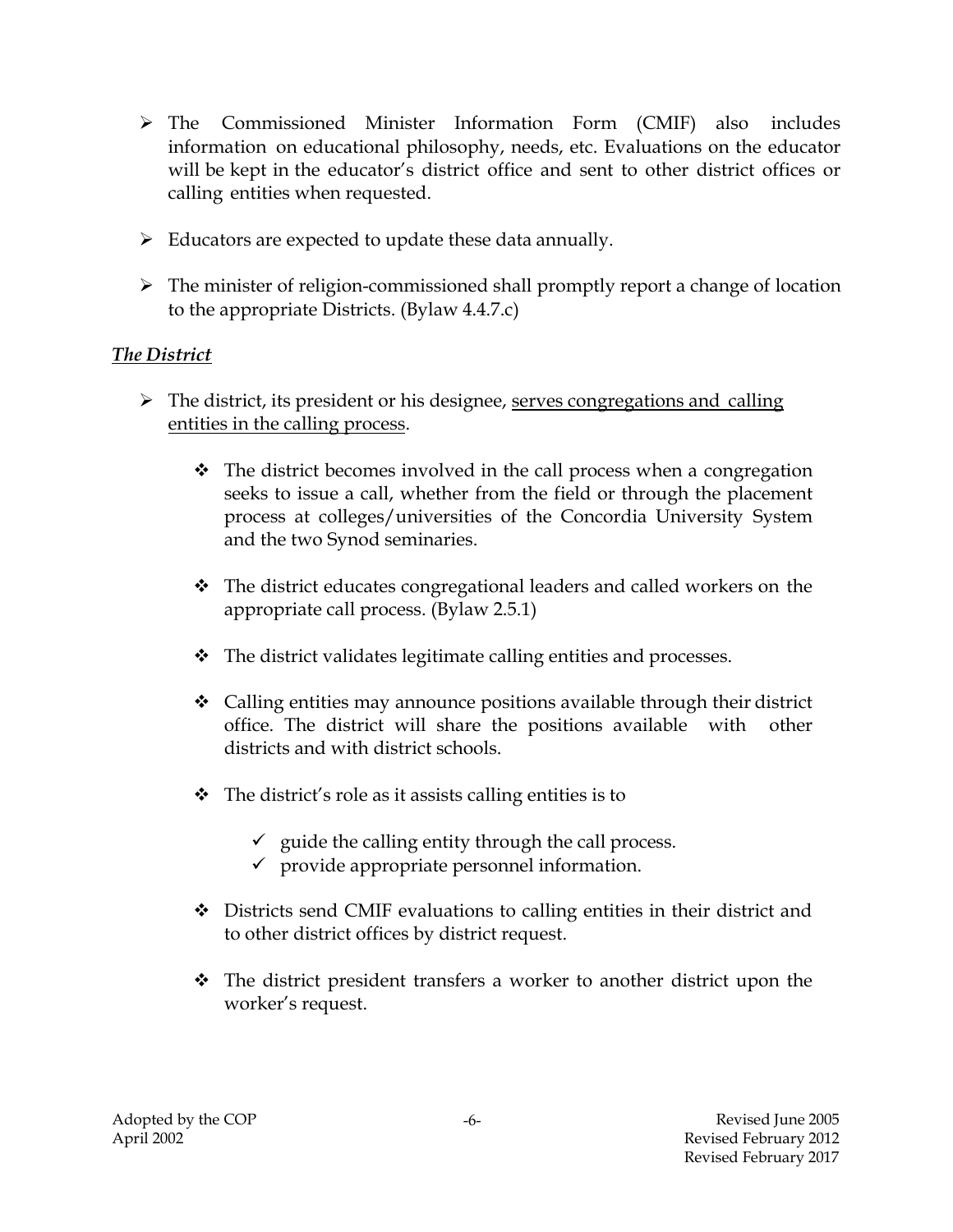- $\triangleright$  The district, its president or his designee, serves the worker in the calling process.
	- The district becomes involved in the call process when a rostered person seeks a change of position.
	- $\triangle$  The role of the district as it assists workers is to
		- $\checkmark$  support the worker.
		- $\checkmark$  guide the worker through the call process.
	- The districts send CMIF evaluations to calling entities in their district and to other district offices by district request.
	- The district education executive promptly enters into e-mail to the national and district offices information about called workers coming into their district or leaving the district to a known location.
	- $\div$  The district president shall install or authorize the installation of workers who have accepted calls. (Paragraph (e) of Bylaw 4.4.3)

# *Calling Entities*

- $\triangleright$  Calling entities shall seek the advice of the respective district president when calling ministers of religion—commissioned. (Bylaw 2.5.1) In doing so, calling entities will request from the district president information on all call list candidates, as well as references which they may contact regarding the worker's recent employment. The calling entity may also wish to schedule interviews with those individuals under final consideration.
- $\triangleright$  Calling entities should notify the district president or his designee when a call is extended and to whom it is extended.
- $\triangleright$  Calling entities may announce positions available through the district office. The district will share the positions available with other districts and with district schools.
- $\triangleright$  Calling entities in all activities must act in accord with their constitutions and bylaws and the constitutions and bylaws of both the Synod and their respective district.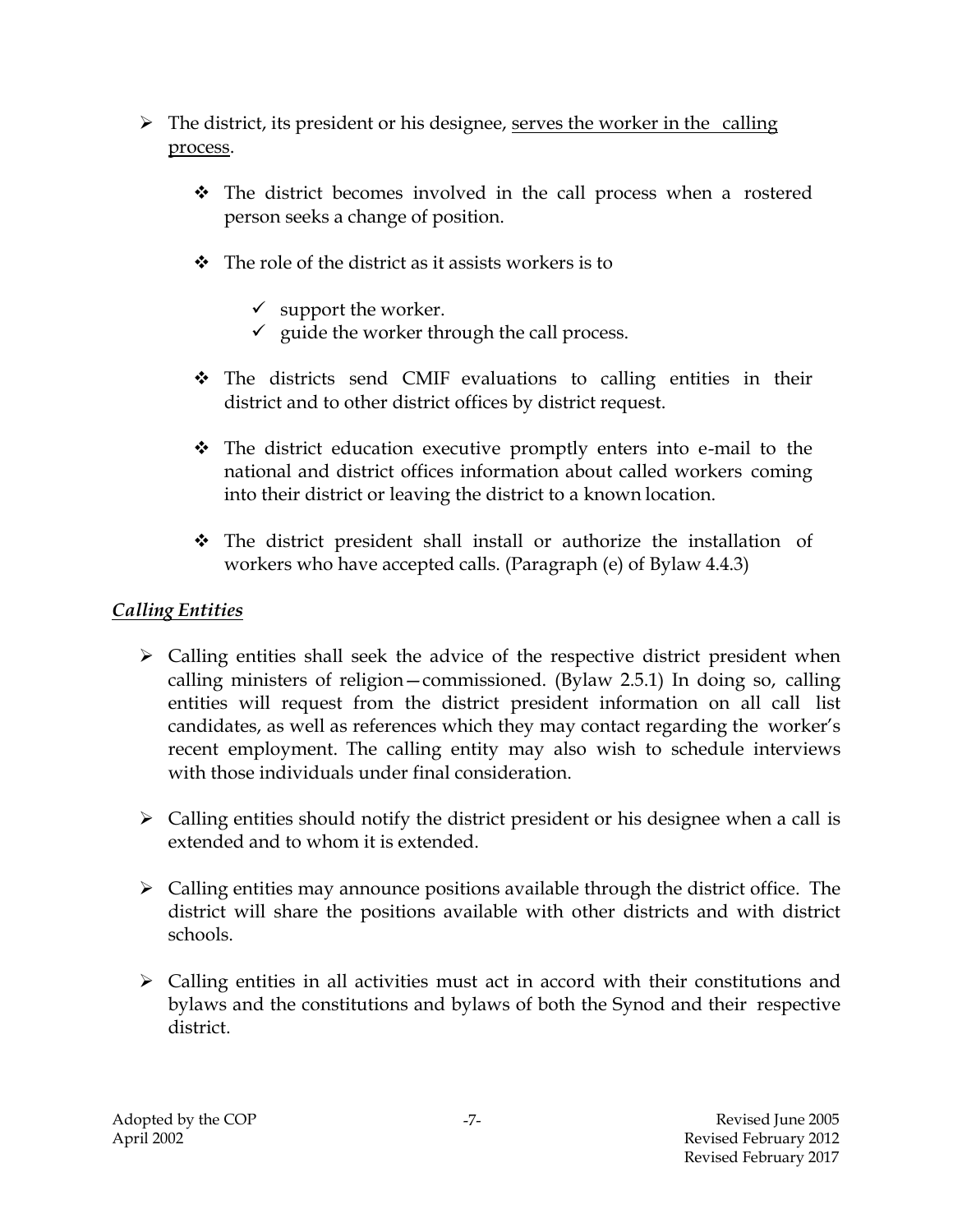$\triangleright$  A commissioned minister who has been declared qualified by an authorized synodical institution, but who has never been placed on the roster of ministers of religion—commissioned, is only eligible to accept a call by going through the placement process. Similarly, a commissioned minister who has left the roster of commissioned ministers is only eligible to accept a call after being reinstated to the roster.

#### *Commissioned Ministers*

- $\triangleright$  If workers wish to consider a call to a new location, workers may contact the district office to ask that their CMIF forms be shared with other districts.
- $\triangleright$  Commissioned ministers on the roster of Synod are officially transferred to other districts by request of the worker.
- $\triangleright$  Individuals use forms designated for use in the call process, including an evaluation and signature by a district official (i.e., the district president or his designee) in order to be considered for a call.
- $\triangleright$  The district official shall provide, in so far as possible, a current (within the school year) CMIF on requested personnel to the calling entity/district. Commissioned ministers complete forms by using a computer (no handwritten forms will be circulated).
- Workers who accept a call into another ministry should request and be granted a peaceful release from the entity where they are currently serving, and if, necessary, a transfer to the district where the calling entity is located.
- $\triangleright$  Workers—after being released from the entity where they are currently serving—are advised (in the directions and on the acknowledgement forms) to inform the district office of their status change.
- $\triangleright$  Individuals may express a desire to be considered for specific positions through the district office.

图 图 图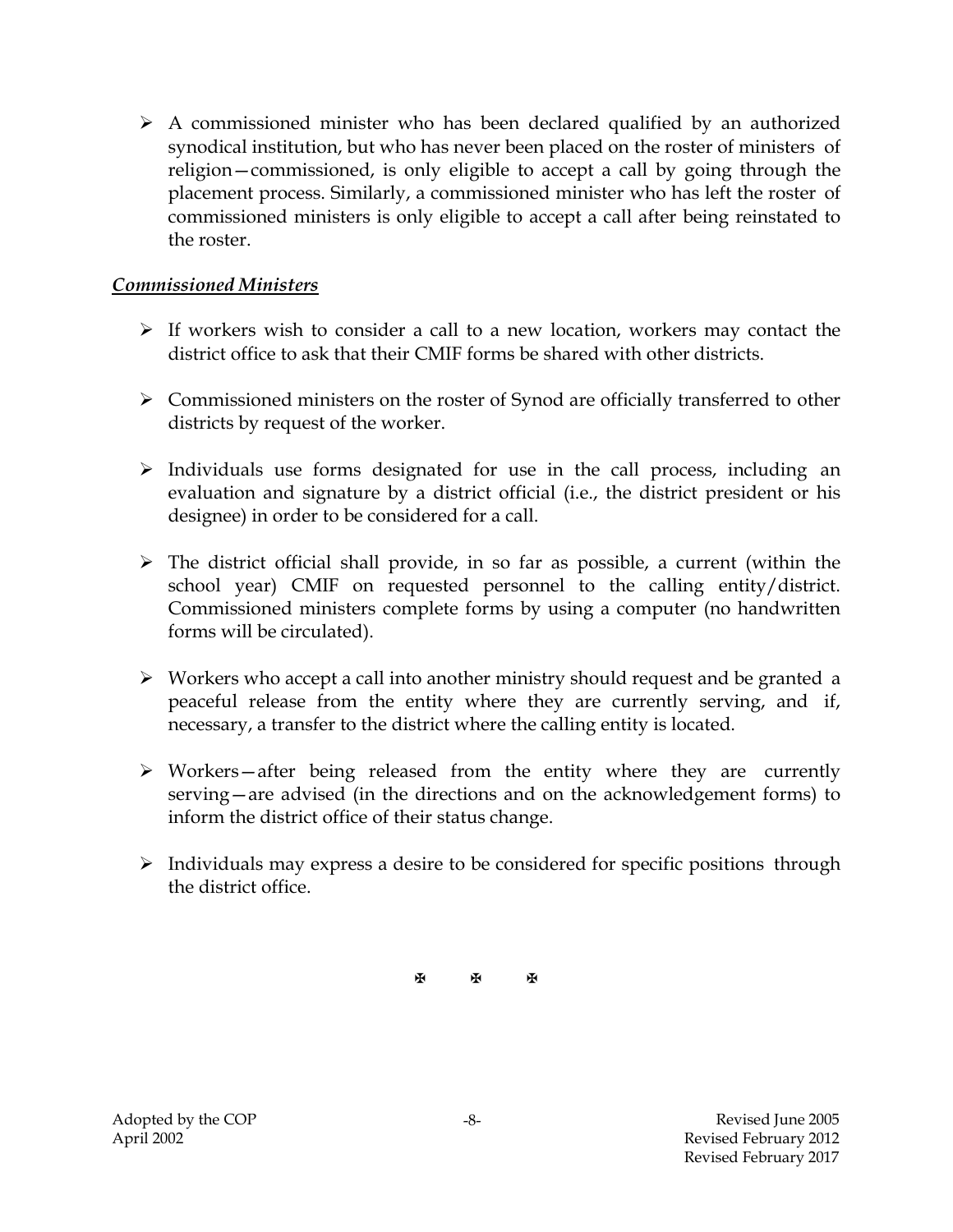### *Placement of Candidates for Ministers of Religion—Commissioned RosterStatus*

# *Introduction*

These rubrics lay down principles, guidelines, and procedures when a candidate who is declared qualified to be rostered as a minister of religion – commissioned is assigned to his/her first call. Usually, this occurs upon graduation from one of the relevant educational programs offered by the colleges/universities of the Concordia University System. (Bylaw sections 2.7-2.9)

The principles, guidelines, and procedures outlined above in the section on "Calling Ministers of Religion—Commissioned from One Call to Another" apply also to this section in so far as they are applicable to the unique circumstances of initial placement.

# *Calling Procedures for First Placement Candidates*

- First placement for ministers of religion—commissioned is an ongoing process which takes place throughout the year.
- $\triangleright$  Calling entities shall indicate their need for a minister of religion commissioned (Paragraph (a) of Bylaw 2.9.1) by completely filling out the candidate request form listed on the Concordia University System website. The calling entity shall provide a brief "job description" or a similar document identifying the nature of the position as well as its responsibilities and duties. The completion and submission of the candidate request form (record) notifies the district president (through the district education executive) and placement directors of the selected Concordia campuses that the calling entity is seeking a candidate. (Paragraph (b) of Bylaw 2.9.1)
- $\triangleright$  Placement director(s) will respond to the calling entity by providing candidate(s) credentials to the calling entity. A candidate's name may be shared with more than one calling entity at a time. If no candidates are available for the requested position the placement director(s) will notify the calling entity.
- $\triangleright$  Calling entities may then contact the candidate(s) to share information about the vacant position it is seeking to fill, to give the candidate(s) an opportunity to ask questions, and to work together with the respective placement officer to determine further interest in the position. Arrangements may be made for a more formal interview. If a calling entity determines that the candidate is not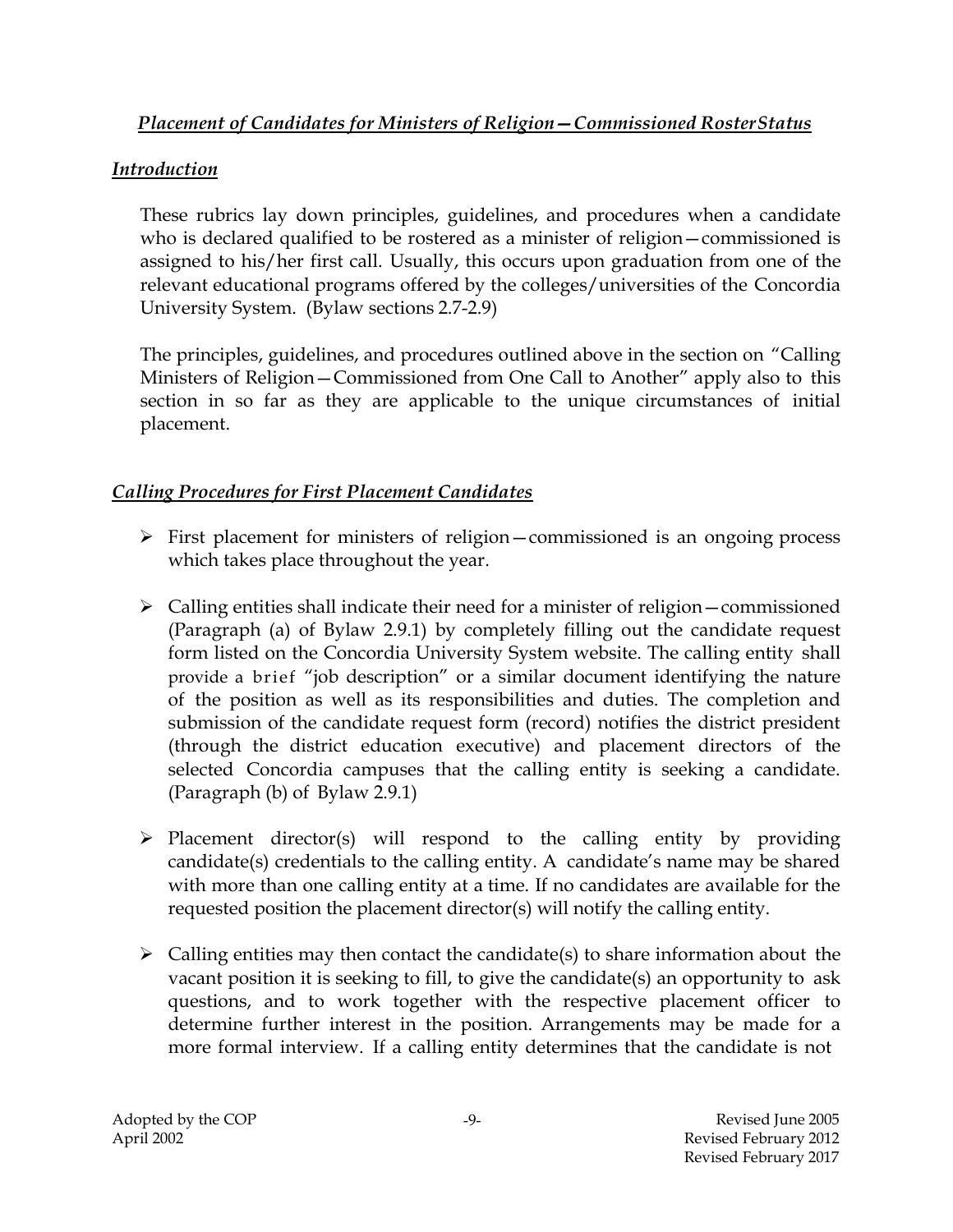suitable for its needs or if the candidate indicates that the position is not of any further interest, the calling entity will notify the placement director.

- $\div$  Calling entities may interview candidates. Interviews are conducted at the expense of the calling entity.
- $\hat{\mathbf{v}}$  After any contact with the candidate, it is the responsibility of the calling entity to communicate a timeline for decision making to the placement director.
- $\triangleright$  Calling entities are expected to offer a candidate a compensation package (salary and benefits) that is in keeping with the district's suggested compensation guidelines. Calling entities should continue to keep open communications with placement directors as they move forward in their call process.
- $\triangleright$  When a calling entity is ready to request placement of a candidate through the Board of Assignments, it contacts the placement director to request a candidate be designated and the entity terminates any further searching for a candidate. The placement director will counsel with the candidate to determine whether there are any significant obstacles (i.e., salary, benefits, ministry expectations, location, etc.) to consideration of that particular call. If not, or when any such issues are resolved, the placement director informs the calling entity that the candidate has accepted designation and has been designated for its call. The placement director then stops further searching for a position for the candidate and notifies other calling entities that the candidate is no longer available for consideration.
- $\triangleright$  The calling entity contacts its District office to obtain the call documents and prepares the minister of religion-commissioned call documents used in the first placement process for its candidate. The calling entity sends the signed call documents to the calling entity's district president. Once the district president signs the call document, he forwards the document to the placement director. The placement director signs and forwards the documents to the candidate.
- $\triangleright$  Once the placement director receives the call document from the district president, the placement director will forward the necessary information regarding the call to the Concordia University System office, which will process that information for presentation to the Council of Presidents, serving as the Board of Assignments, for ratification.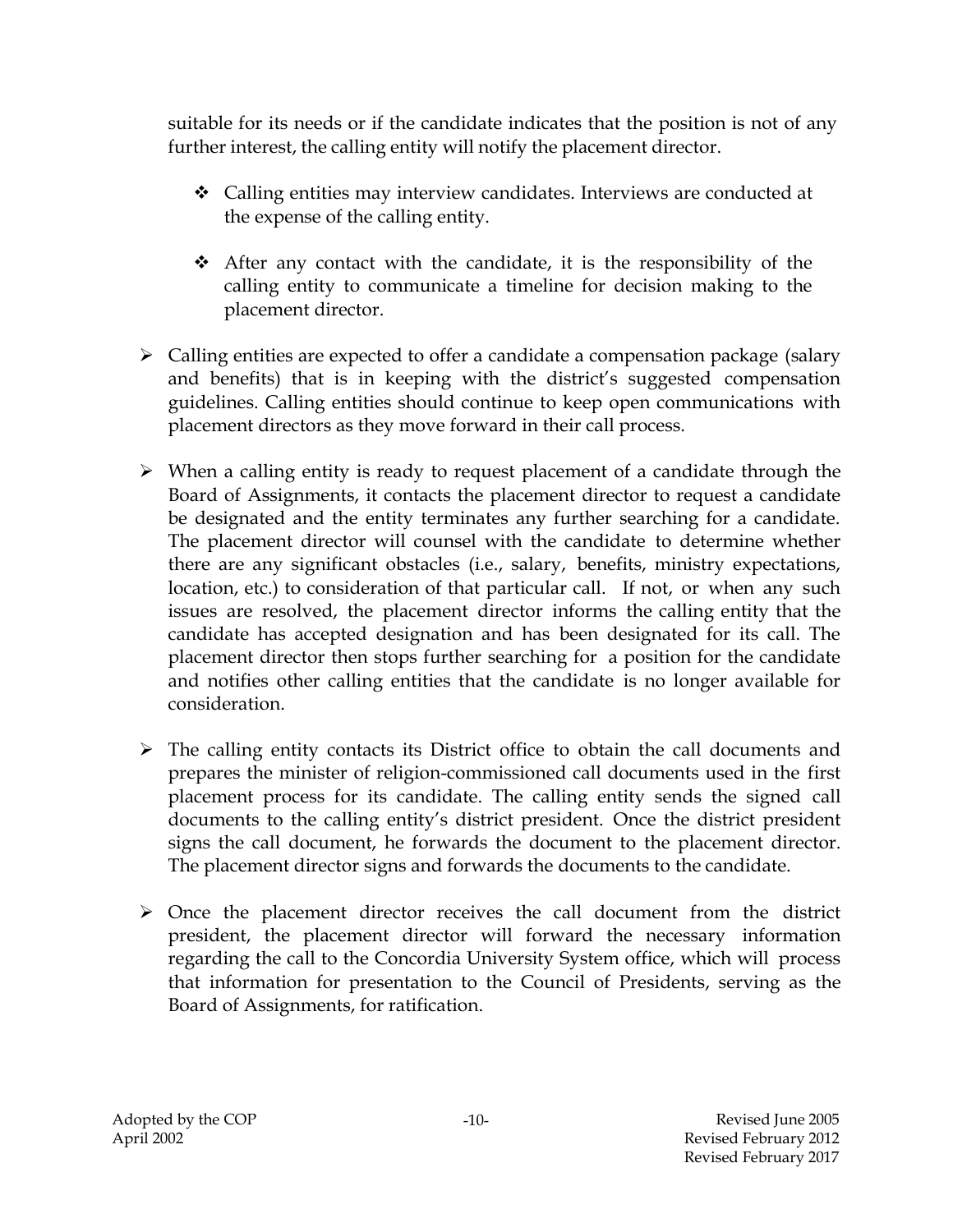- $\triangleright$  Candidates will notify the calling entity directly of their decision to accept or decline the assignment.
- $\triangleright$  After accepting a call, a candidate applies to the district president (of the calling entity) for membership in the Synod and admission to the Synod's official roster of ministers of religion—commissioned. The candidate's placement director will verify to the district president that the candidate has completed all graduation requirements by sending a certificate indicating approval for installation. Upon installation by the calling body and admission to the Synod's roster of ministers of religion—commissioned, the candidate has officially entered the church's public ministry. (Bylaws 2.10.22.10.4)
- $\triangleright$  The calling process for ministers of religion—commissioned is governed by the *Handbook* of the Synod and policies established by the Council of Presidents acting as the Board of Assignments. Those policies may be modified or altered at any time.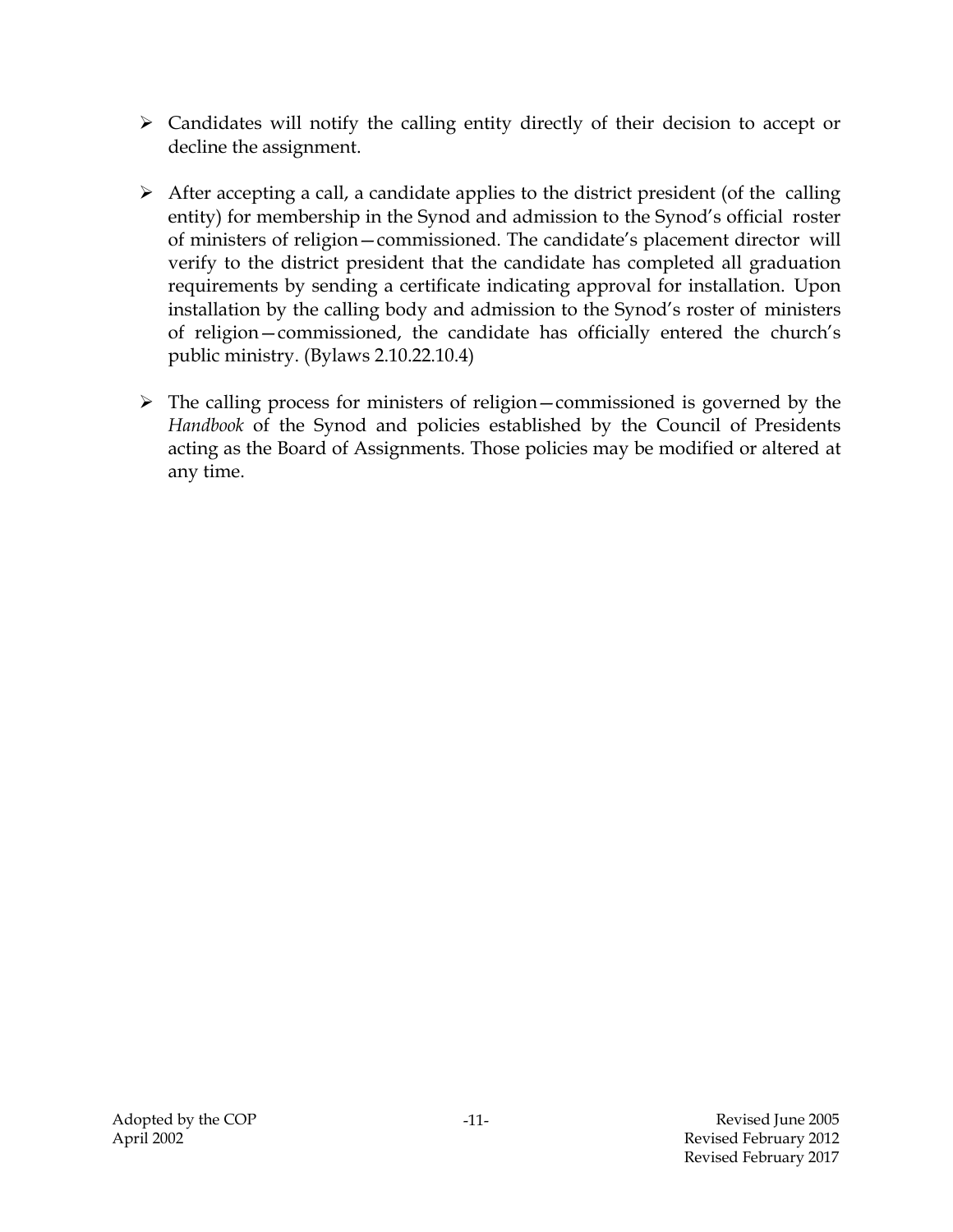# **Procedures for Calling Ministers of Religion—Commissioned**

(Checklists for Securing Personnel)

# **Congregation / School Seeking First Placement Candidate** (Including Colloquy **C**andidate**s**)

- Formulate the position or job description.
- Advise the district president or education executive that you are going to request a candidate from one of the Concordias.
- Go to http://cusapps.cus.edu/PlacementEntry\_Home.aspx to complete the Candidate Request Form in its entirety and submit the record.
- Placement directors will send the calling entity information on the candidate(s). Calling entities can interview candidates.
- Select the candidate of choice.
- Request your candidate of choice to be designated to the placement director.
- Upon receiving notification of acceptance of designation, contact your district office to obtain call documents. Prepare call documents.
- Sign and send call documents to district president.
- District president signs the call document.
- District president sends call documents to placement director.
- Placement director delivers call documents to candidate and notifies Concordia University System staff of designated call.
- Candidate informs calling entity of acceptance of the call.
- Assignment is made and approved by the Board of Assignments.
- Director of placement notifies the District that the candidate has completed all requirements and is now approved for commissioning and installation.

# **When First Placement Candidate Accepts Call**

- Candidate informs calling entity and placement office of decision.
- Placement director informs district president via certificate of eligibility that all requirements have been completed and the candidate is approved for commissioning and installation.
- Candidate applies for membership in the Synod.